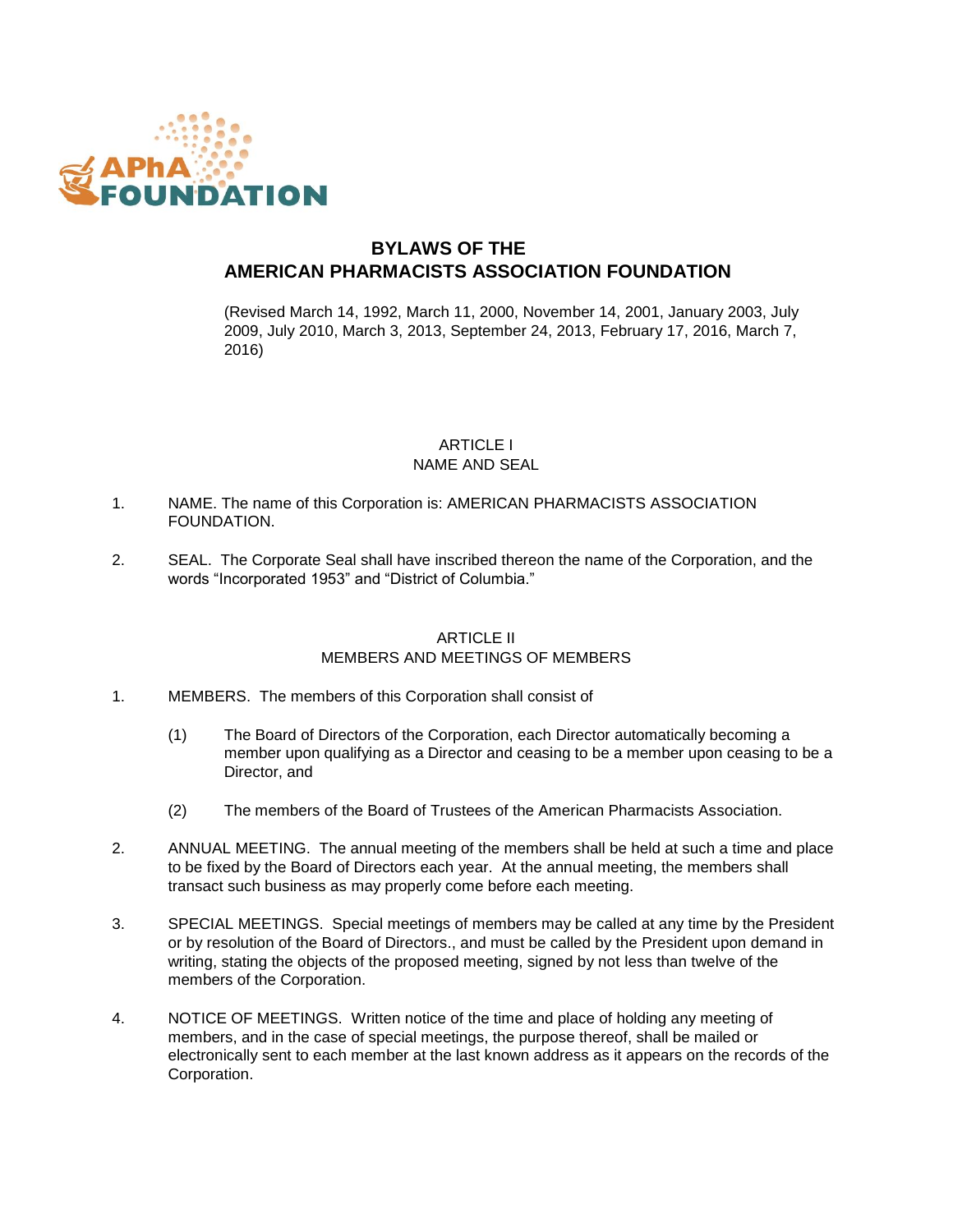- 5. QUORUM. Those members of the Corporation attending a meeting and entitled to vote shall constitute a quorum except as otherwise provided by law or by the Certificate of Incorporation or by these Bylaws.
- 6. VOTING. Each member of the Corporation shall be entitled to one vote. Voting by mail or electronic means shall be permitted between annual meetings.

#### ARTICLE III **CONTRIBUTORS**

- 1. CONTRIBUTORS. All people who wish to further the mission and goals of the Corporation through financial support shall be recognized as contributors to the Corporation,
- 2. CONTRIBUTORS MEETING. Contributors shall have an opportunity to meet each year at the Annual Meeting of the American Pharmacists Association to receive an update on Corporation matters. The date and time of such contributors meeting shall be determined by the Board of Directors of the Corporation.

#### ARTICLE IV BOARD OF DIRECTORS

- 1. NUMBER AND ELECTION. This Corporation shall be managed by a Board of up to six Directors appointed by the Board of Trustees of the American Pharmacists Association, and the Secretary of the Corporation. Appointments shall be made in consultation with the Board of Directors.
- 2. TERM OF SERVICE. Each member of the Board of Directors shall serve for a three year term, but no Director shall serve more than two consecutive three year terms. These limitations do not apply to the (a) Secretary who shall be the Chief Executive Officer & Executive Vice President of the American Pharmacists Association.
- 3. VACANCIES. Any vacancy in the Board of Directors of appointed Directors through death, resignation, retirement, disqualification or other cause, may be filled by appointment by the Board of Trustees of the American Pharmacists Association and any Director so appointed shall serve the remainder of the departed Director's term. Appointments shall be made in consultation with the Board of Directors.
- 4. COMPENSATION. The members of the Board of Directors shall not be entitled to compensation for serving as Directors, but, by resolution of the Board, may be allowed traveling and other necessary expenses incurred while attending meetings of the Board and to reimbursement for all direct expenses incurred in the performance of their duties as Directors.
- 5. MEETINGS. The Board of Directors shall hold at least one regular meeting annually. The President may, and upon written request of a majority of the members of the Board shall, call special meetings at such times and places as may be determined by the Board.
- 6. NOTICE. Notices of meetings of the Board of Directors shall be given by mail or electronic means at least ten days prior to the meeting. Notice of meetings may be waived by the members of the Board of Directors. No notice or waiver thereof shall be necessary for the transaction of other business at any meeting at which every member of the Board of Directors shall be present.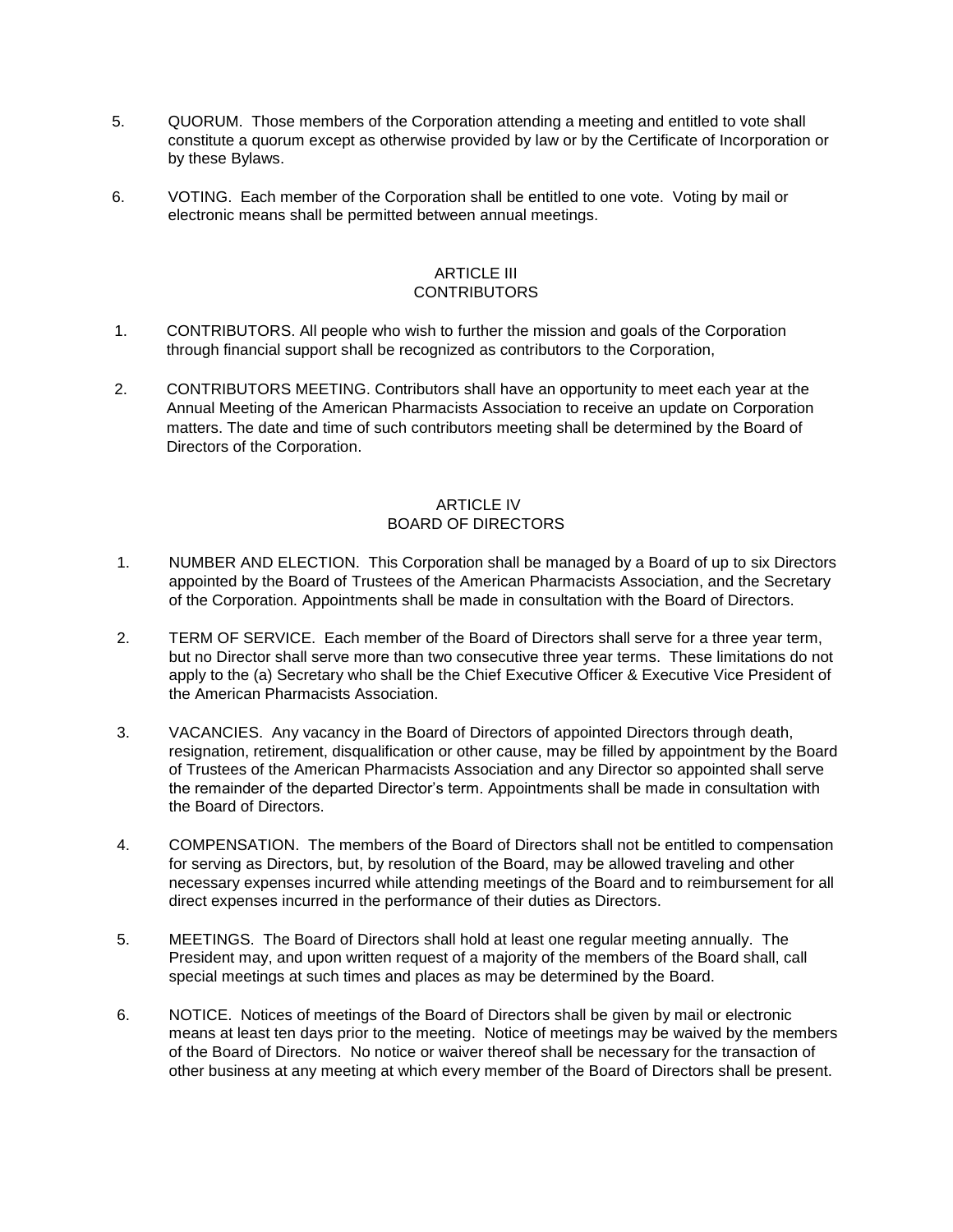- 7. QUORUM. At all meetings of the Board of Directors a majority of the Directors shall constitute a quorum and the act of the majority of the Board present at any meetings at which there is a Quorum shall be the act of the Board of Directors except as may be otherwise provided by statute or by these Bylaws. If at any meeting there is less than a quorum present, a majority of those present may adjourn the meeting from time to time without notice to any absent Director.
- 8. ANNUAL REPORT. The Board of Directors shall publish or cause to be published an annual report setting forth important items in the operation of the Corporation and shall make copies of such report obtainable upon request to the Secretary of the Corporation.
- 9. VOTING. Voting by mail and electronic means shall be permitted between the annual meeting of the Board of Directors.

## ARTICLE V **OFFICERS**

The Board of Directors shall elect annually from its own membership a President, a Vice President, and a Treasurer. The Board of Directors may also appoint such committees, agents, or employees, who need not be members of the Board of Directors, as it may from time to time deem necessary or advisable. The Secretary shall be the Chief Executive Officer & Executive Vice President of the American Pharmacists Association. Other than the office of Secretary, no individual may serve more than two consecutive one year terms in the same office. The officers to be elected shall always include the following:

- 1. PRESIDENT. The President shall preside at all meetings of the Corporation and of the Board of Directors. The President shall sign and execute necessary papers or other instruments of the Corporation when such action is in accord with the decisions and directions of the Board of Directors. The President shall from time to time submit to the Board of Directors suggestions and plans for the work and activities of the Corporation and, at the annual meeting, shall submit to each member of the Board of Directors a report of the activities and affairs of the Corporation for the preceding year.
- 2. VICE PRESIDENT. In the absence or disability of the President, the Vice President shall assume the duties and responsibilities of that office.
- 3. SECRETARY. The Secretary shall keep accurate minutes of the meetings of the Corporation and of the Board of Directors, and shall see that copies are sent to all members of the Board of Directors as soon as possible following such meetings. The Secretary shall be responsible for sending out notices of all meetings and shall conduct the correspondence of the Corporation and the Board of Directors. The Secretary shall keep an accurate account of the expenditures and reserve copies of all bills and vouchers subject to inspection by the President or other officers or members of the Board of Directors. The Secretary shall act as Secretary of the Board of Directors and other such committees as may be appointed by the Board of Directors from time to time. The Secretary shall preserve all papers and archives of the Corporation, thus acting as custodian of all property of the Corporation unless such custody is otherwise provided for.

The Secretary of the Corporation shall sign and execute all routine papers or other instruments of the Corporation and other documents as directed by the Board of Directors. The Secretary shall have general responsibility for the transaction of the business of the Corporation, employment of personnel, and supervision over the activities of the Corporation carried out in its headquarters. The Secretary shall carry out such other duties as may be assigned by the Board of Directors.

4. TREASURER. The Treasurer shall have general care of all funds of the Corporation. The Treasurer shall render statements of the accounts to the Board of Directors when requested to do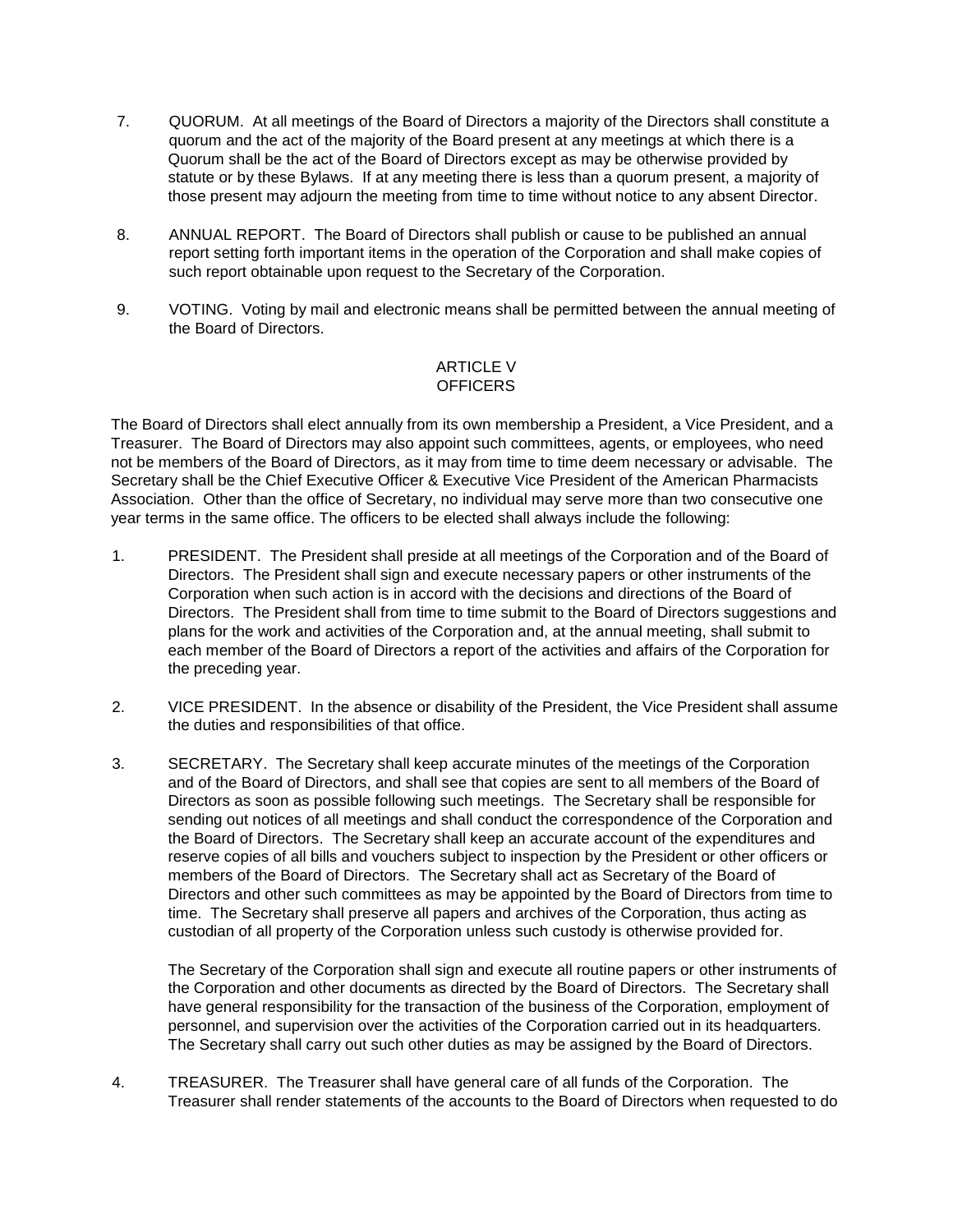so and shall present a report at all meetings of the Board of Directors. The Treasurer shall keep accurate accounts of all money received and paid out and upon request shall open the books to any member of the Board of Directors. All checks for payment of money of the Corporation shall bear the signature of one or more of the following: President, Vice President, Secretary, Treasurer, or Executive Director in accordance with such policies as adopted by the Board of Directors.

## **ARTICLE VI** EXECUTIVE DIRECTOR

1. EXECUTIVE DIRECTOR. The Corporation may employ an Executive Director. The Secretary shall be responsible for hiring (in consultation and with the consent of the Board of Directors), and managing and reviewing the Executive Director...

#### ARTICLE VII

#### ADVISORY COMMITTEE

- 1. APOINTEES. . An Advisory Committee may be appointed by the President. The size of the Advisory Committee and the terms of the appointees shall be at the discretion of the President.
- 2. DUTIES AND RESPONSIBILITIES. The duties of the Advisory Committee may include advising the Board of Directors on managing and increasing its financial resources, developing research priorities, and creating new initiatives consistent with the mission of the Corporation.
- 3. MEETINGS. The Advisory Committee may hold meetings at such times and places as deemed appropriate by the President and/or the Board of Directors. A majority of the members of the Advisory Committee shall constitute a quorum. The Advisory Committee may adopt such rules and regulations as seem appropriate for the conduct of its meetings and the successful management of its affairs, provided such regulations in no way conflict with any of the rules or decisions of the Board of Directors and are in accord with these Bylaws.

#### ARTICLE VIII FINANCIAL POLICY AND ADMINISTRATION

- 1. FISCAL YEAR. The fiscal year of the Corporation shall be the calendar year.
- 2. AUDITING OF ACCOUNTS. All accounts of the Corporation shall be audited by a certified public accountant and certified to the Board of Directors at the close of the fiscal year. The report of the auditor shall be included in the Treasurer's report on the finances and work of the Corporation submitted at the annual meeting.
- 3. APPROPRIATIONS. The Board of Directors shall pass on recommendations for the allotment of funds for the purpose of the Corporation as outlined in its charter. Such action may be taken at any meeting or, if approved by the Board of Directors, by mail or electronic vote.
- 4. FUNDS. All funds of the Corporation shall be deposited in the name of the AMERICAN PHARMACISTS ASSOCIATION FOUNDATION and may be apportioned and classified as directed by the Board of Directors.
- 5. SECURITIES. All securities belonging to the Corporation shall be held in the name of, or for the account of, the AMERICAN PHARMACISTS ASSOCIATION FOUNDATION. Such securities